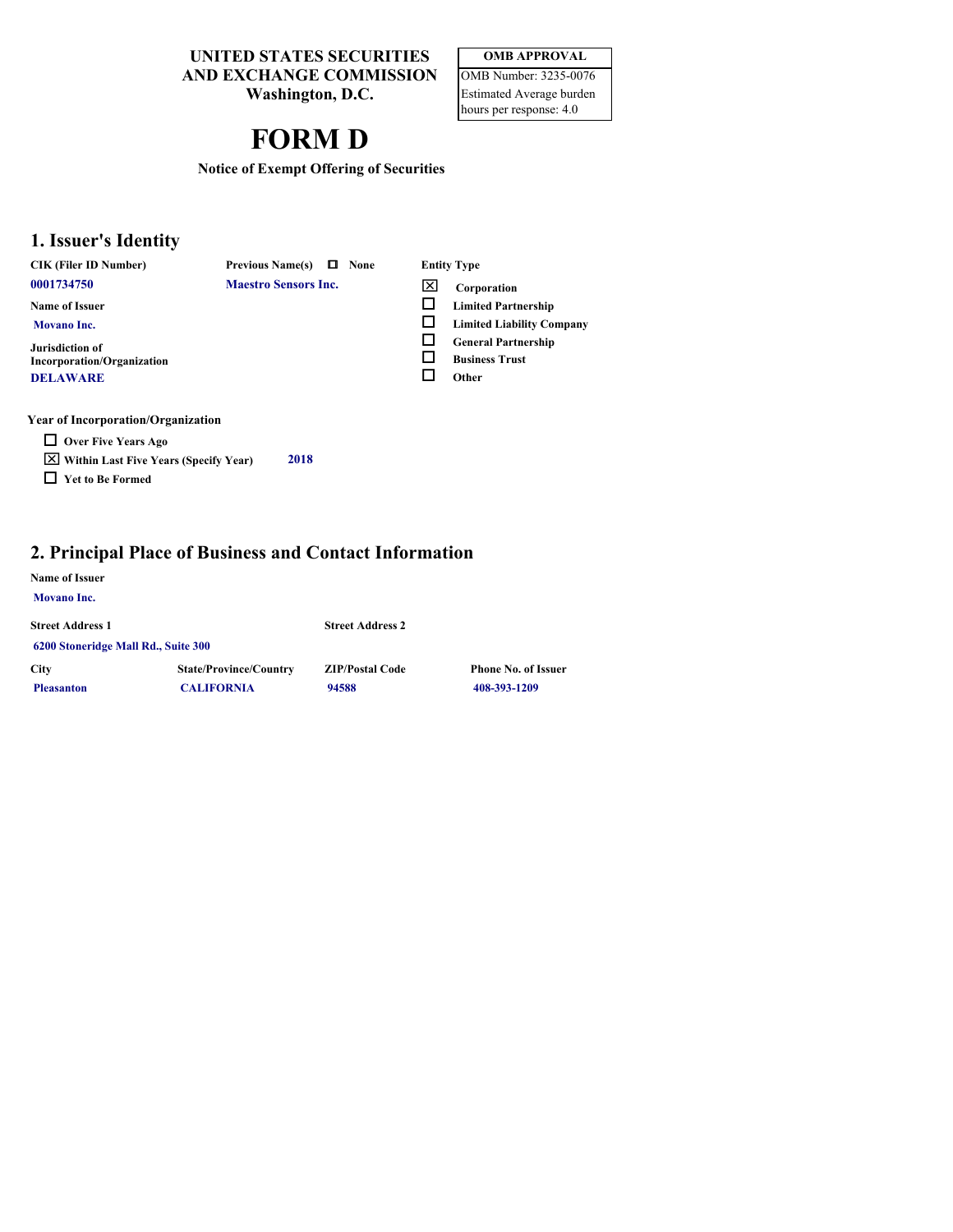## **3. Related Persons**

| <b>Michael</b><br>Leabman<br><b>Street Address 1</b><br><b>Street Address 2</b><br>6200 Stoneridge Mall Rd., Suite 300<br><b>State/Province/Country</b><br><b>ZIP/Postal Code</b><br><b>CALIFORNIA</b><br>94588<br>$\boxed{\times}$ Executive Officer<br>$\boxed{\times}$ Director<br>$\Box$ Promoter<br><b>First Name</b><br><b>Middle Name</b><br><b>Emily</b><br><b>Wang</b><br><b>Street Address 2</b><br><b>State/Province/Country</b><br><b>ZIP/Postal Code</b><br><b>CALIFORNIA</b><br>94588<br>$\Box$ Executive Officer<br>X Director<br>$\Box$ Promoter<br><b>First Name</b><br><b>Middle Name</b><br><b>Brian</b><br><b>Street Address 2</b><br><b>State/Province/Country</b><br><b>ZIP/Postal Code</b><br><b>CALIFORNIA</b><br>94588<br>$\Box$ Executive Officer<br>$\boxed{\times}$ Director<br>$\Box$ Promoter<br><b>First Name</b><br><b>Middle Name</b><br><b>Ruben</b><br><b>Street Address 2</b><br><b>State/Province/Country</b><br><b>ZIP/Postal Code</b><br><b>CALIFORNIA</b><br>94588 |                                                 |
|------------------------------------------------------------------------------------------------------------------------------------------------------------------------------------------------------------------------------------------------------------------------------------------------------------------------------------------------------------------------------------------------------------------------------------------------------------------------------------------------------------------------------------------------------------------------------------------------------------------------------------------------------------------------------------------------------------------------------------------------------------------------------------------------------------------------------------------------------------------------------------------------------------------------------------------------------------------------------------------------------------|-------------------------------------------------|
| City<br><b>Pleasanton</b><br><b>Relationship:</b><br><b>Clarification of Response (if Necessary)</b><br><b>Last Name</b><br>Fairbairn<br><b>Street Address 1</b><br>6200 Stoneridge Mall Rd., Suite 300<br><b>City</b><br><b>Pleasanton</b><br><b>Relationship:</b><br><b>Clarification of Response (if Necessary)</b><br><b>Last Name</b><br><b>Cullinan</b><br><b>Street Address 1</b><br>6200 Stoneridge Mall Rd., Suite 300<br><b>City</b><br><b>Pleasanton</b><br><b>Relationship:</b><br><b>Clarification of Response (if Necessary)</b><br><b>Last Name</b><br><b>Caballero</b><br><b>Street Address 1</b><br>6200 Stoneridge Mall Rd., Suite 300<br><b>City</b>                                                                                                                                                                                                                                                                                                                                    |                                                 |
|                                                                                                                                                                                                                                                                                                                                                                                                                                                                                                                                                                                                                                                                                                                                                                                                                                                                                                                                                                                                            |                                                 |
|                                                                                                                                                                                                                                                                                                                                                                                                                                                                                                                                                                                                                                                                                                                                                                                                                                                                                                                                                                                                            |                                                 |
|                                                                                                                                                                                                                                                                                                                                                                                                                                                                                                                                                                                                                                                                                                                                                                                                                                                                                                                                                                                                            |                                                 |
|                                                                                                                                                                                                                                                                                                                                                                                                                                                                                                                                                                                                                                                                                                                                                                                                                                                                                                                                                                                                            |                                                 |
|                                                                                                                                                                                                                                                                                                                                                                                                                                                                                                                                                                                                                                                                                                                                                                                                                                                                                                                                                                                                            |                                                 |
|                                                                                                                                                                                                                                                                                                                                                                                                                                                                                                                                                                                                                                                                                                                                                                                                                                                                                                                                                                                                            |                                                 |
|                                                                                                                                                                                                                                                                                                                                                                                                                                                                                                                                                                                                                                                                                                                                                                                                                                                                                                                                                                                                            |                                                 |
|                                                                                                                                                                                                                                                                                                                                                                                                                                                                                                                                                                                                                                                                                                                                                                                                                                                                                                                                                                                                            |                                                 |
|                                                                                                                                                                                                                                                                                                                                                                                                                                                                                                                                                                                                                                                                                                                                                                                                                                                                                                                                                                                                            |                                                 |
|                                                                                                                                                                                                                                                                                                                                                                                                                                                                                                                                                                                                                                                                                                                                                                                                                                                                                                                                                                                                            |                                                 |
|                                                                                                                                                                                                                                                                                                                                                                                                                                                                                                                                                                                                                                                                                                                                                                                                                                                                                                                                                                                                            |                                                 |
|                                                                                                                                                                                                                                                                                                                                                                                                                                                                                                                                                                                                                                                                                                                                                                                                                                                                                                                                                                                                            |                                                 |
|                                                                                                                                                                                                                                                                                                                                                                                                                                                                                                                                                                                                                                                                                                                                                                                                                                                                                                                                                                                                            |                                                 |
|                                                                                                                                                                                                                                                                                                                                                                                                                                                                                                                                                                                                                                                                                                                                                                                                                                                                                                                                                                                                            |                                                 |
|                                                                                                                                                                                                                                                                                                                                                                                                                                                                                                                                                                                                                                                                                                                                                                                                                                                                                                                                                                                                            |                                                 |
|                                                                                                                                                                                                                                                                                                                                                                                                                                                                                                                                                                                                                                                                                                                                                                                                                                                                                                                                                                                                            |                                                 |
|                                                                                                                                                                                                                                                                                                                                                                                                                                                                                                                                                                                                                                                                                                                                                                                                                                                                                                                                                                                                            |                                                 |
|                                                                                                                                                                                                                                                                                                                                                                                                                                                                                                                                                                                                                                                                                                                                                                                                                                                                                                                                                                                                            |                                                 |
|                                                                                                                                                                                                                                                                                                                                                                                                                                                                                                                                                                                                                                                                                                                                                                                                                                                                                                                                                                                                            |                                                 |
|                                                                                                                                                                                                                                                                                                                                                                                                                                                                                                                                                                                                                                                                                                                                                                                                                                                                                                                                                                                                            |                                                 |
|                                                                                                                                                                                                                                                                                                                                                                                                                                                                                                                                                                                                                                                                                                                                                                                                                                                                                                                                                                                                            |                                                 |
|                                                                                                                                                                                                                                                                                                                                                                                                                                                                                                                                                                                                                                                                                                                                                                                                                                                                                                                                                                                                            | <b>Pleasanton</b>                               |
| $\vert$ $\times$ Director<br>□.<br><b>Relationship:</b><br>$\Box$ Executive Officer<br>Promoter                                                                                                                                                                                                                                                                                                                                                                                                                                                                                                                                                                                                                                                                                                                                                                                                                                                                                                            |                                                 |
|                                                                                                                                                                                                                                                                                                                                                                                                                                                                                                                                                                                                                                                                                                                                                                                                                                                                                                                                                                                                            | <b>Clarification of Response (if Necessary)</b> |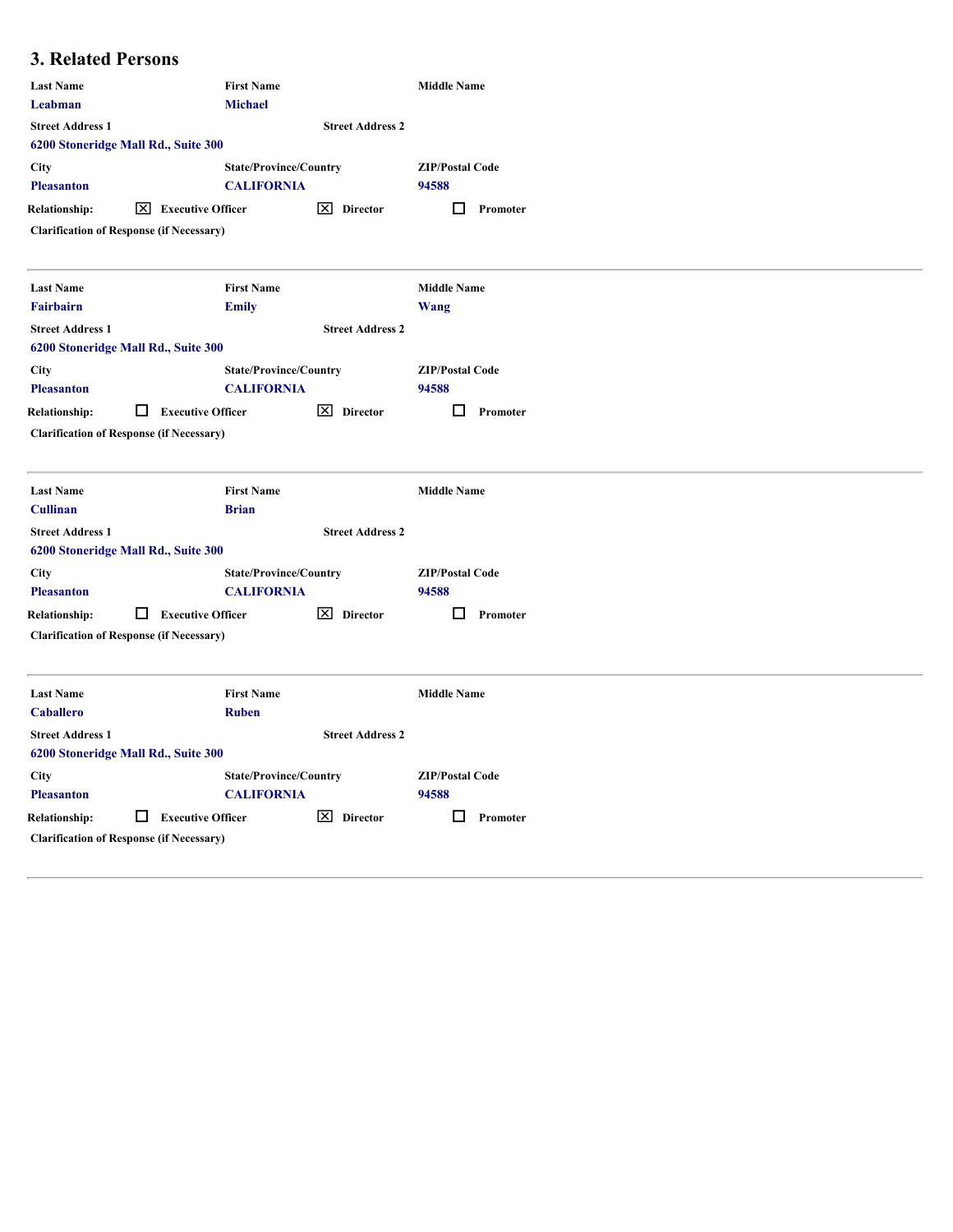| <b>Last Name</b>        |                                                 | <b>First Name</b>             | <b>Middle Name</b>     |
|-------------------------|-------------------------------------------------|-------------------------------|------------------------|
| $\bf J$                 |                                                 | Cogan                         |                        |
| <b>Street Address 1</b> |                                                 | <b>Street Address 2</b>       |                        |
|                         | 6200 Stoneridge Mall Rd., Suite 300             |                               |                        |
| City                    |                                                 | <b>State/Province/Country</b> | <b>ZIP/Postal Code</b> |
| <b>Pleasanton</b>       |                                                 | <b>CALIFORNIA</b>             | 94588                  |
| <b>Relationship:</b>    | ⊠<br><b>Executive Officer</b>                   | □<br><b>Director</b>          | Promoter               |
|                         | <b>Clarification of Response (if Necessary)</b> |                               |                        |
|                         |                                                 |                               |                        |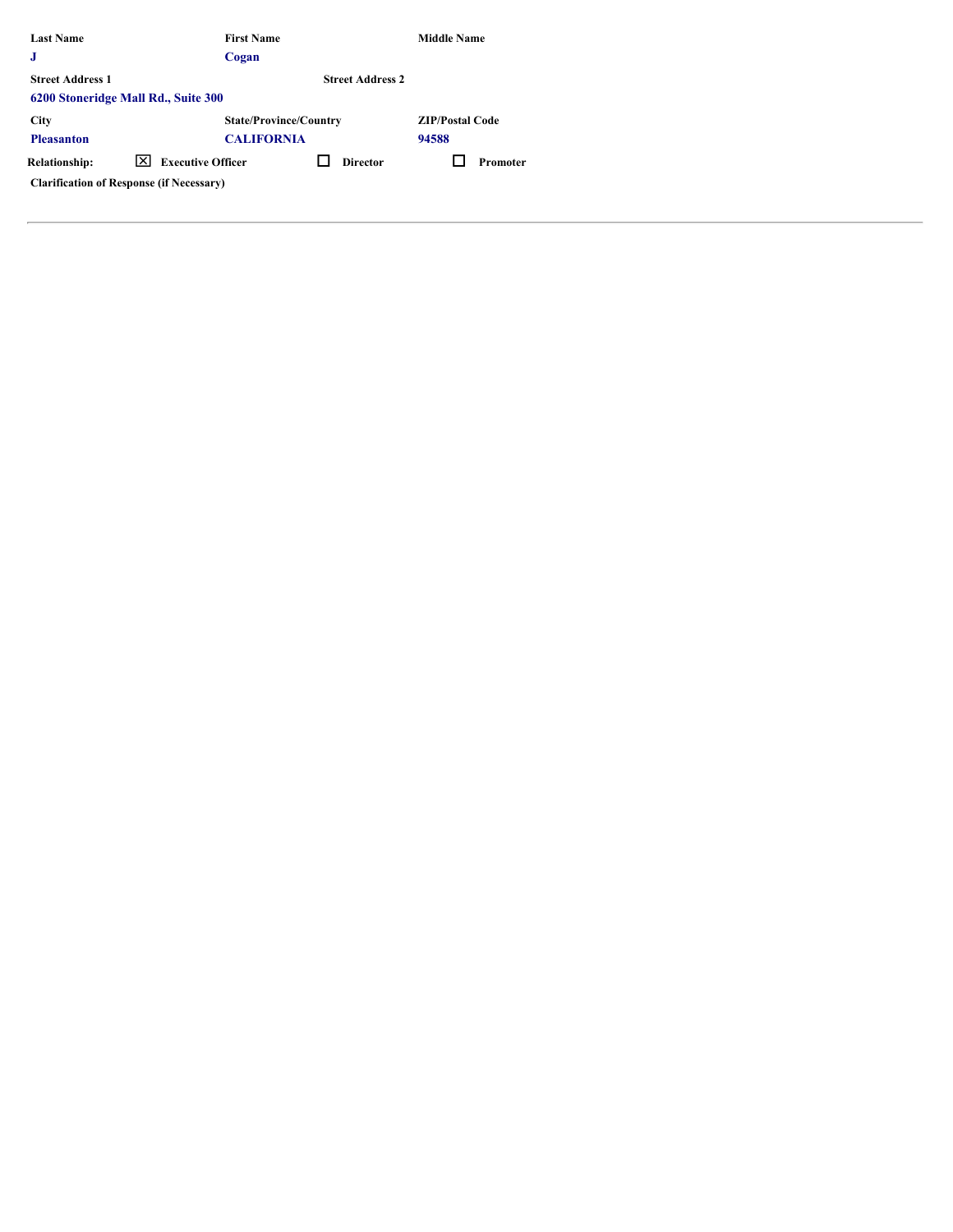## **4. Industry Group**

| $\Box$ Agriculture                                | <b>Health Care</b>              | $\Box$ Retailing             |
|---------------------------------------------------|---------------------------------|------------------------------|
| <b>Banking &amp; Financial Services</b>           | $\boxed{\times}$ Biotechnology  | $\Box$ Restaurants           |
| $\Box$ Commercial Banking                         | Health Insurance                | <b>Technology</b>            |
| $\Box$ Insurance                                  | $\Box$ Hospitals & Physicians   | $\Box$ Computers             |
| $\Box$ Investing                                  | $\Box$ Pharmaceuticals          | $\Box$ Telecommunications    |
| □<br><b>Investment Banking</b>                    | $\Box$ Other Health Care        | $\Box$ Other Technology      |
| <b>Pooled Investment Fund</b><br>П                |                                 | <b>Travel</b>                |
| Other Banking & Financial<br>П<br><b>Services</b> | $\Box$<br>Manufacturing         | $\Box$ Airlines & Airports   |
|                                                   | <b>Real Estate</b>              | $\Box$ Lodging & Conventions |
|                                                   | $\Box$ Commercial               | □ Tourism & Travel Services  |
|                                                   | Construction                    | $\Box$ Other Travel          |
|                                                   | <b>REITS &amp; Finance</b><br>п | $\Box$ Other                 |
|                                                   | Residential<br>□                |                              |
|                                                   | □<br><b>Other Real Estate</b>   |                              |
| $\Box$ Business Services                          |                                 |                              |

### **Electric Utilities**

**Energy**

- **Energy Conservation**
- **Environmental Services**
- $\Box$  Oil & Gas
- **Other Energy**

 $\Box$  Coal Mining

### **5. Issuer Size**

- 
- 
- $\Box$  \$1,000,001 \$5,000,000  $\Box$  \$5,000,001 \$25,000,000
- $\Box$  \$5,000,001 \$25,000,000  $\Box$  \$25,000,001 \$50,000,000
- $\Box$  \$25,000,001 \$100,000,000  $\Box$  \$50,000,001 \$100,000,000
- o **Over \$100,000,000** o **Over \$100,000,000**
- $\boxed{\times}$  Decline to Disclose **Decline to Disclose**
- o **Not Applicable** o **Not Applicable**

**Revenue Range Aggregate Net Asset Value Range**

- **O** No Revenues **O** No Aggregate Net Asset Value
- $\Box$  **\$1 \$1,000,000**  $\Box$  **\$1 \$5,000,000** 
	-
	-
	-
	-
	-
	-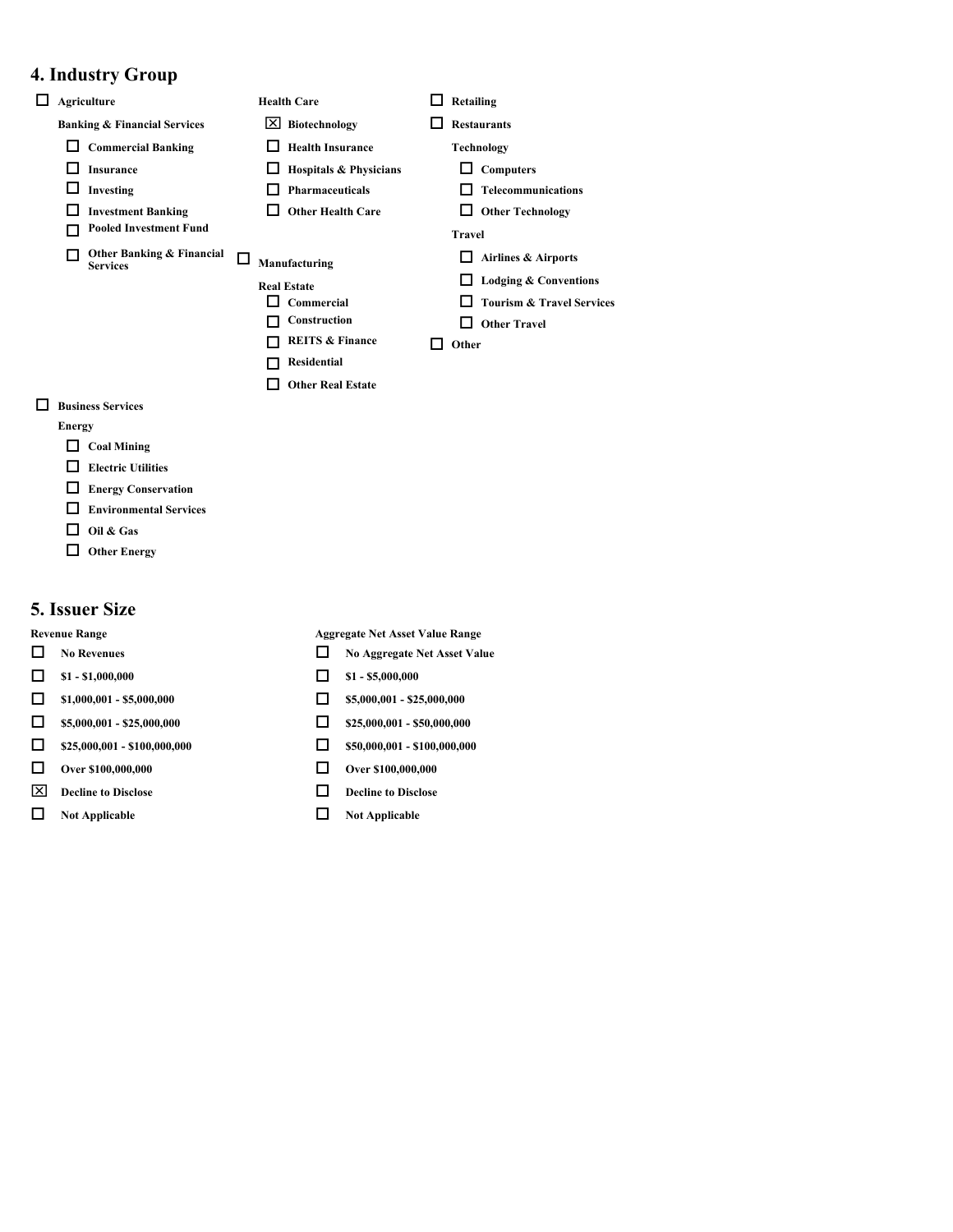## **6. Federal Exemption(s) and Exclusion(s) Claimed (select all that apply)**

|                   |                                                                                                       |   |                    | от састат плетриону) ана плетаямиру станкеа ускест ан ина арргу             |
|-------------------|-------------------------------------------------------------------------------------------------------|---|--------------------|-----------------------------------------------------------------------------|
| $\Box$            | Rule $504(b)(1)$ (not (i), (ii) or (iii))                                                             | ப | <b>Rule 505</b>    |                                                                             |
| □                 | Rule $504$ (b)(1)(i)                                                                                  | ⊠ | <b>Rule 506(b)</b> |                                                                             |
| □                 | Rule $504$ (b)(1)(ii)                                                                                 | ◻ | Rule $506(c)$      |                                                                             |
| □                 | Rule $504$ (b)(1)(iii)                                                                                | ப |                    | Securities Act Section 4(a)(5)                                              |
|                   |                                                                                                       | □ |                    | <b>Investment Company Act Section 3(c)</b>                                  |
| $\mathsf{X}$<br>□ | 7. Type of Filing<br>Date of First Sale 2020-02-28<br><b>New Notice</b><br>Amendment                  |   |                    | <b>First Sale Yet to Occur</b><br>⊔                                         |
|                   | 8. Duration of Offering<br>Does the Issuer intend this offering to last more than one year?           |   |                    | $\mathbf{\times}$<br>$\mathbf{N}\mathbf{0}$<br>п<br>Yes                     |
|                   | 9. Type(s) of Securities Offered (select all that apply)                                              |   |                    |                                                                             |
| □                 | <b>Pooled Investment Fund Interests</b>                                                               |   | □                  | <b>Equity</b>                                                               |
| □                 | <b>Tenant-in-Common Securities</b>                                                                    |   | ⊠                  | Debt                                                                        |
| □                 | <b>Mineral Property Securities</b>                                                                    |   | □                  | <b>Option, Warrant or Other Right to Acquire</b><br><b>Another Security</b> |
| □                 | Security to be Acquired Upon Exercise of Option,<br><b>Warrant or Other Right to Acquire Security</b> |   | $\Box$             | Other (describe)                                                            |

## **10. Business Combination Transaction**

| Is this offering being made in connection with a business combination<br>transaction, such as a merger, acquisition or exchange offer? | $\Box$ Yes | 区<br>No |  |
|----------------------------------------------------------------------------------------------------------------------------------------|------------|---------|--|
|                                                                                                                                        |            |         |  |

**Clarification of Response (if Necessary)**

## **11. Minimum Investment**

**Minimum investment accepted from any outside investor \$ 0 USD**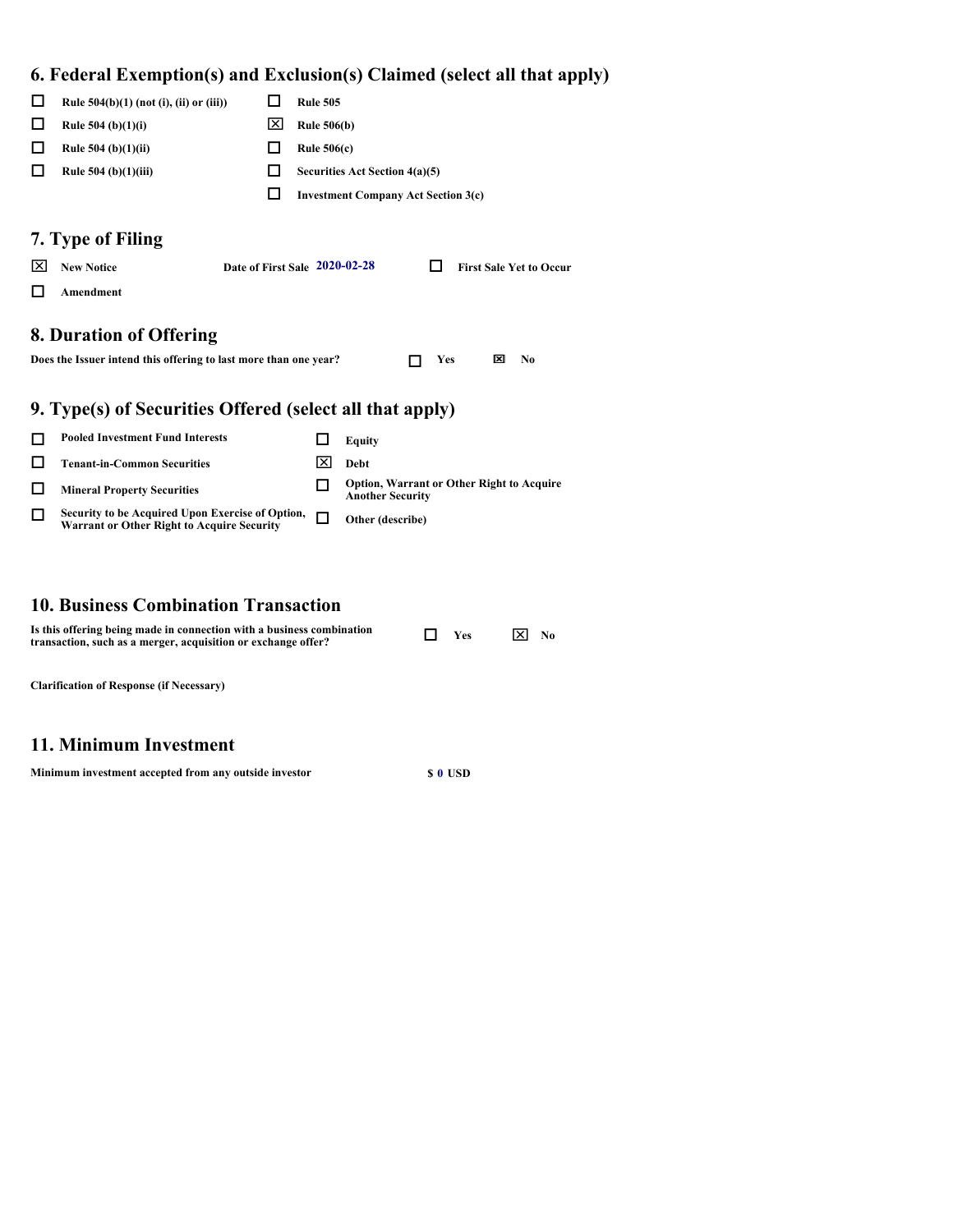# **12. Sales Compensation**

| Recipient                                                                                                                                                                                                                                                                                                                                                                                                                                                                                                                                                                                                                                                                                        | <b>Recipient CRD Number</b>                             | $\Box$      | None |  |
|--------------------------------------------------------------------------------------------------------------------------------------------------------------------------------------------------------------------------------------------------------------------------------------------------------------------------------------------------------------------------------------------------------------------------------------------------------------------------------------------------------------------------------------------------------------------------------------------------------------------------------------------------------------------------------------------------|---------------------------------------------------------|-------------|------|--|
| <b>Newbridge Securities Corporation</b>                                                                                                                                                                                                                                                                                                                                                                                                                                                                                                                                                                                                                                                          | 104065                                                  |             |      |  |
| $\overline{\mathsf{X}}$ None<br>(Associated) Broker or Dealer                                                                                                                                                                                                                                                                                                                                                                                                                                                                                                                                                                                                                                    | (Associated) Broker or Dealer CRD<br>Number             | $\boxtimes$ | None |  |
| <b>Street Address 1</b><br><b>5200 Town Center Circle Tower One</b>                                                                                                                                                                                                                                                                                                                                                                                                                                                                                                                                                                                                                              | <b>Street Address 2</b><br>Suite 306                    |             |      |  |
| City                                                                                                                                                                                                                                                                                                                                                                                                                                                                                                                                                                                                                                                                                             | <b>State/Province/Country</b><br><b>ZIP/Postal Code</b> |             |      |  |
| <b>Boca Raton</b>                                                                                                                                                                                                                                                                                                                                                                                                                                                                                                                                                                                                                                                                                | <b>FLORIDA</b><br>33486                                 |             |      |  |
| $\Box$<br><b>All States</b><br><b>State(s) of Solicitation</b>                                                                                                                                                                                                                                                                                                                                                                                                                                                                                                                                                                                                                                   | $\Box$<br>Foreign/Non-US                                |             |      |  |
| <b>ALABAMA</b><br><b>ARIZONA</b><br><b>ARKANSAS</b><br><b>CALIFORNIA</b><br><b>COLORADO</b><br><b>CONNECTICUT</b><br><b>DELAWARE</b><br><b>DISTRICT OF COLUMBIA</b><br><b>FLORIDA</b><br><b>GEORGIA</b><br><b>HAWAII</b><br><b>ILLINOIS</b><br><b>IOWA</b><br><b>LOUISIANA</b><br><b>MARYLAND</b><br><b>MASSACHUSETTS</b><br><b>MICHIGAN</b><br><b>MINNESOTA</b><br><b>MISSOURI</b><br><b>NEW JERSEY</b><br><b>NEW YORK</b><br><b>NORTH CAROLINA</b><br><b>OHIO</b><br><b>OKLAHOMA</b><br><b>PENNSYLVANIA</b><br><b>PUERTO RICO</b><br><b>RHODE ISLAND</b><br><b>SOUTH CAROLINA</b><br><b>TEXAS</b><br><b>UTAH</b><br><b>VERMONT</b><br><b>VIRGINIA</b><br><b>WASHINGTON</b><br><b>WISCONSIN</b> |                                                         |             |      |  |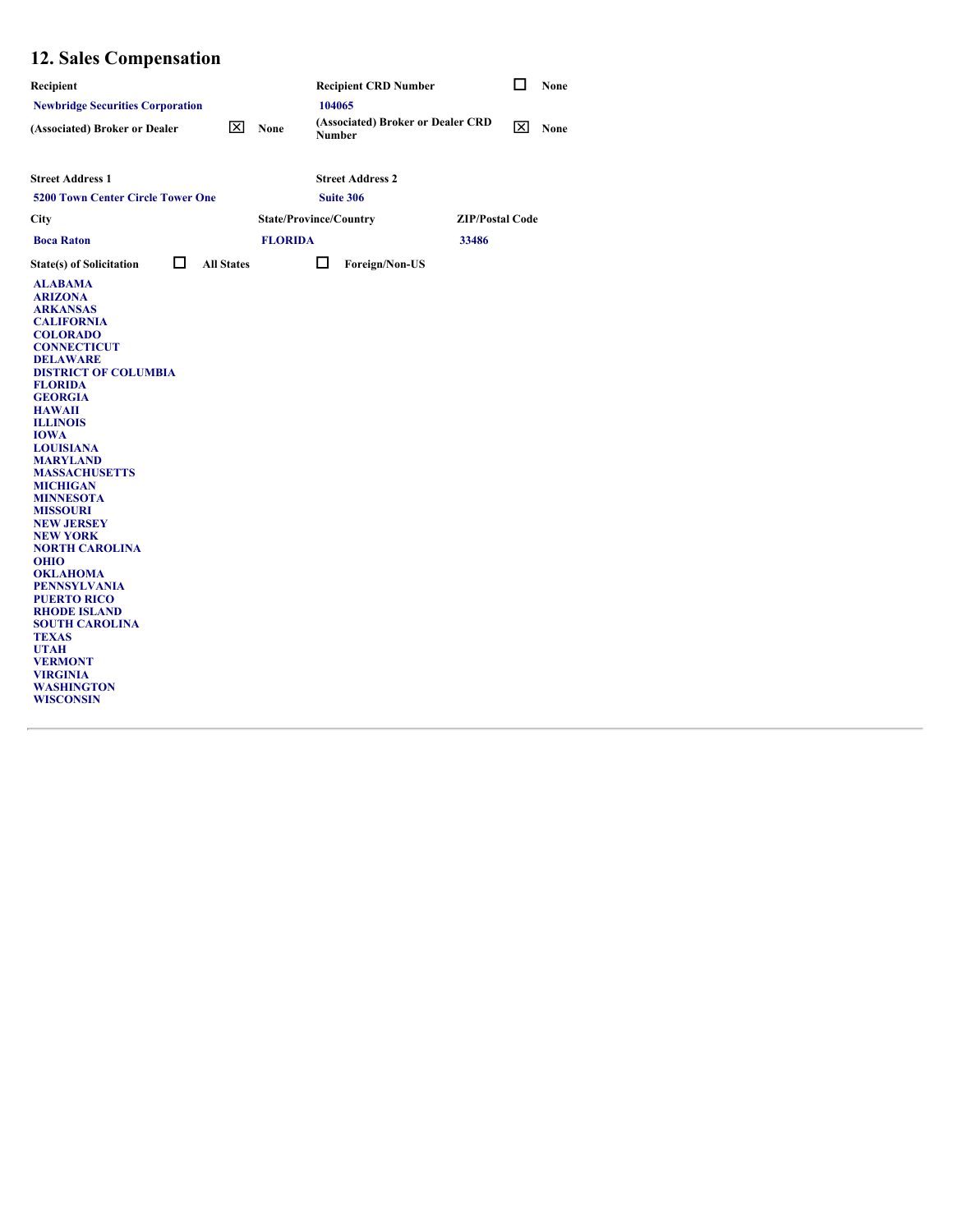### **13. Offering and Sales Amounts**

| <b>Total Offering Amount</b>      | \$12500000 USD | Indefinite |
|-----------------------------------|----------------|------------|
| Total Amount Sold                 | \$12500000 USD |            |
| <b>Total Remaining to be Sold</b> | s o usd        | Indefinite |

**Clarification of Response (if Necessary)**

**Total Amount Sold reflects capital raised in conjunction with the issuance of Convertible Promissory Notes.**

### **14. Investors**

**O** Select if securities in the offering have been or may be sold to persons who do not qualify as **accredited investors, Number of such non-accredited investors who already have invested in the offering** 

**Regardless of whether securities in the offering have been or may be sold to persons who do not qualify as accredited investors, enter the total number of investors who already have invested in the offering: 334**

### **15. Sales Commissions & Finders' Fees Expenses**

**Provide separately the amounts of sales commissions and finders' fees expenses, if any. If the amount of an expenditure is not known, provide an estimate and check the box next to the amount.** 

| <b>Sales Commissions</b> | \$ 612150 USD | 区 | Estimate |
|--------------------------|---------------|---|----------|
| Finders' Fees \$ 0 USD   |               |   | Estimate |

**Clarification of Response (if Necessary)**

### **16. Use of Proceeds**

**Provide the amount of the gross proceeds of the offering that has been or is proposed to be used for payments to any of the persons required to be named as executive officers, directors or promoters in response to Item 3 above. If the amount is unknown, provide an estimate and check the box next to the amount.** 

 $\boxed{\times}$  **Extimate** 

**Clarification of Response (if Necessary)**

**Issuer intends to use the net proceeds from the offering to fund product development and for working capital and other general corporate purposes.**